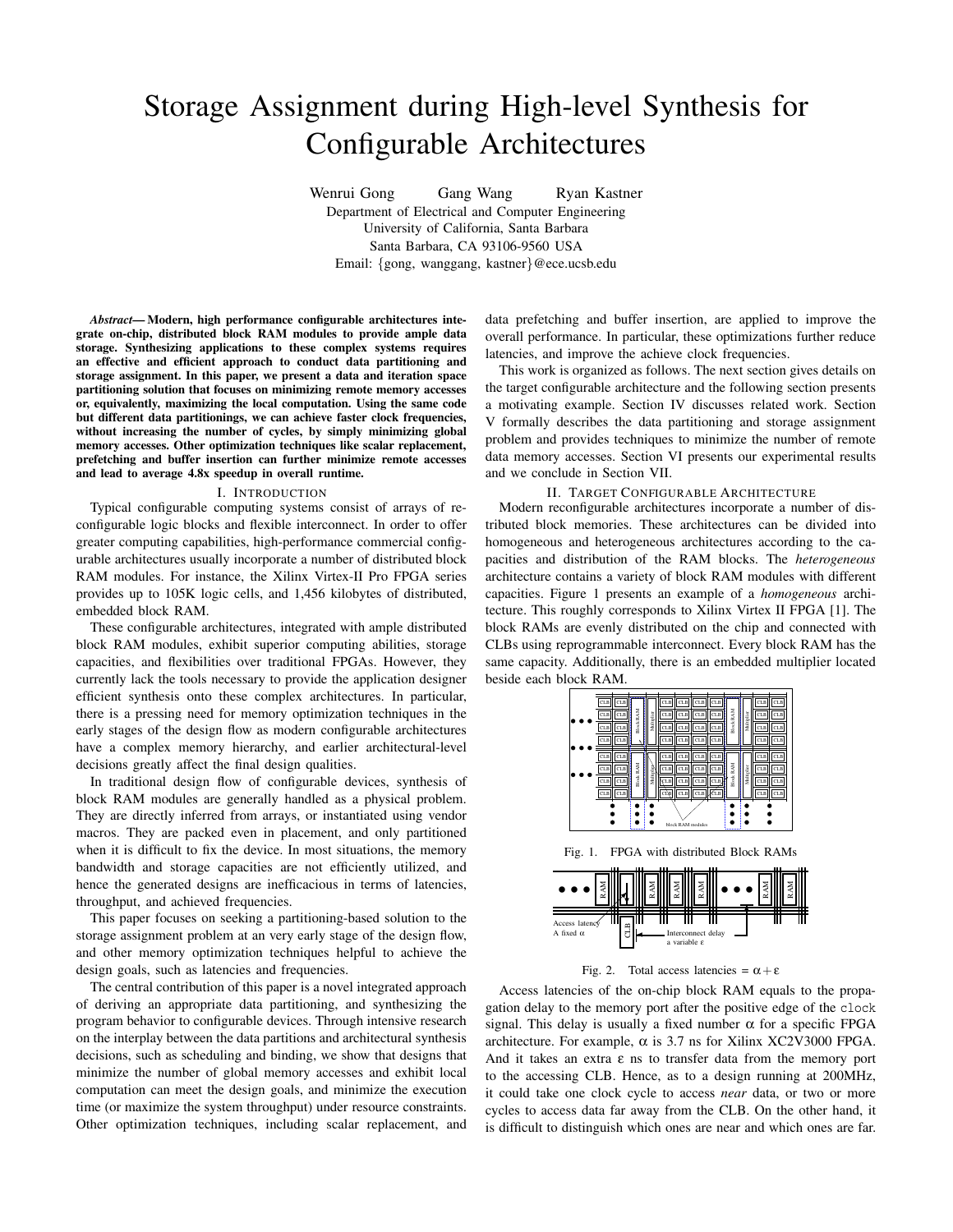## III. MOTIVATING EXAMPLE: CORRELATION

The bank of correlators multiplies each sample of the received vector *r* with the corresponding sample of a column in an *S* matrix, i.e.  $C_i = \sum_{j=1}^{l} r_j \times S_{j,i}$ , where *r* is a vector of *l* complex numbers, and *S* is a  $m \times l$  real numbers. *l* and *m* will vary based on the application. For instance, if we wish to perform radiolocation in the ISM band (802.11x) using the matching pursuit algorithm, both *l* and *m* are equal to 88. If the *S* matrix is kept packed, the most advanced commercial high-level synthesis tool either generates a design with an extremely slow execution time of about 77,440 ns, or fails to synthesize this design due to the huge *S* matrix. Obviously the partition of the *S* matrix to the block RAM modules greatly affects the system overall performance.

The data space can be partitioned by column or by row, or by other means. By simple analysis, column-wise partition achieves a communication-free partitioning. Figure 3(1) presents the control and computations of the column-wise data partitioning. Computations of each correlator are conducted using embedded multipliers beside the block RAM in a multiplication and accumulation (MAC) manner. For each correlator, the control logic and computational resources are local to the block RAM module.



Figure 3(2) presented area and timing trends of different granularity for the column-wise scheme. As shown in Figure 3(2), when assigning one block RAM to one column, the design takes the shortest execution time, but requires the greatest hardware resources. When more columns are packed into one block RAM, the requirements on hardware decreased. However, the execution time increases linearly to the number of columns in one block RAM.

TABLE I COMPARISON BETWEEN THE SAME GRANULARITY

| Data      | $#$ of | Pre-layout Timing |       | Post-layout Timing |       |
|-----------|--------|-------------------|-------|--------------------|-------|
|           |        |                   |       |                    |       |
| per BRAM  | cycles | F(MHz)            | L(ns) | F(MHz)             | L(ns) |
| 1 column  | 178    | 214.7             | 829   | 171.6              | 1037  |
| 1 row     | 184    | 140.5             | 1309  | 133.5              | 1378  |
| 4 columns | 706    | 205.0             | 3436  | 178.2              | 3961  |
| 4 rows    | 710    | 157.0             | 4520  | 129.4              | 5486  |
| 8 columns | 1410   | 198.6             | 7099  | 161                | 8752  |
| 8 rows    | 1413   | 147.1             | 9602  | 138.7              | 10183 |

When comparing the two partitioning schemes with the same granularity (i.e. same number of rows/columns), as shown in Table I, we found, in the term of numbers of clock cycles, the differences are very small. However, if we check the maximal achieved frequencies, designs of the column-wise partitioning scheme are 30-50% faster than those of the row-wise partitioning scheme. Deeper analysis showed that the performance gaps are mainly due to the increased amount of global communications needed for the control logic and global memory accesses to block RAM modules.

In summary, different partitions of the array *S* deliver a wide variety of candidate solutions. Synthesized designs showed that data partitioning not only affect the number of clock cycles, but also affect the achieved clock frequencies.

## IV. RELATED WORK

High-level synthesis could dramatically reduce the design time and derive high performance designs. There were also different approaches proposed to synthesize memory modules. Early efforts usually map all data arrays into a single memory modules [2]. And Thomas [23] mentioned assigning each data array a memory module. Comprehensive storage exploration and memory optimizations technologies are presented in IMEC's DTSE work [3]. Panda et al. [4] investigated architectural-level exploration techniques for embedded processors with complicate hierarchical memory systems. Based on the PICO method, Kurdur et al. [5] presented an ILP formulation to solve the storage arrangement problem. Early efforts on utilizing multiple memory modules on FPGA [6] allocated an entire array to a single memory module rather than partitioning data arrays. In most of the above work, they assumed the memory module is capable enough for data arrays and didn't consider memory capacity constraints.

Huang et al. [7] presented their work in high-level synthesis with integrated data partitioning for ASIC design flow. Their work are quite similar to our work in adapting similar code analysis techniques from traditional parallelizing compilation field. However, their work are not limited by the capacities of available memory modules. They started from a fixed number of partitioning. Our proposed work start from the program cores and the resource constraints, and use granularity adjustment to find out the reasonable number of partitions.

As to memory optimization in architectual-level synthesis, Budiu et al. [8], and Diniz et al. [9], respectively, presented effective techniques to reduce memory accesses and benefit high-level synthesis.

Data partitioning and storage assignment problem was well studied in the field of parallelizing compilation [10]. Early efforts developed effective analysis techniques and program transformations to reduce global communications and hence improve system performance. Shih and Sheu [11], and Ramanujam and Sadayappan [12] addressed the methodology to achieve communication-free iteration space and data partitioning problem. Pande [13] presented an communicationefficient data partitioning solution when it is impossible to get a communication-free partitioning.

However, it is impossible to directly migrate these approaches since we are facing different target architectures and unable to estimate the precise timing and area results before logic mapping and physical synthesis. More important, data partition and storage assignment have more compound effects on system performance.

V. DATA PARTITIONING AND STORAGE ASSIGNMENT

This section formally describes the data partitioning and storage assignment problem, and proposes an approach to computing the number of memory accesses for a given partition. Then, we discuss some of the techniques that we use to reduce memory accesses and improve system performance for FPGA-based configurable architectures with distributed block RAM modules.

# *A. Problem formulation*

We focus on data-intensive DSP applications. These applications usually contain nested loops and multiple data arrays. In order to simplify our problem, we assume that *a*) the input programs are perfectly nested loops; *b*) index expressions of array references are affine functions of loop indices; *c*) there is no indirect array references, or other similar pointer operations; *d*) all data arrays are assigned to block RAM modules; and *e*) each data element is assigned one and only one single block RAM modules, i.e. no duplicate data. Furthermore, we assume that all data types are fixed-point numbers due to the current capability of our system compiler.

The inputs are as follows: *a*) A program *d* contains an *l*-level perfectly nested loop **L**, and a set of *n* data arrays **N**; *b*) A specific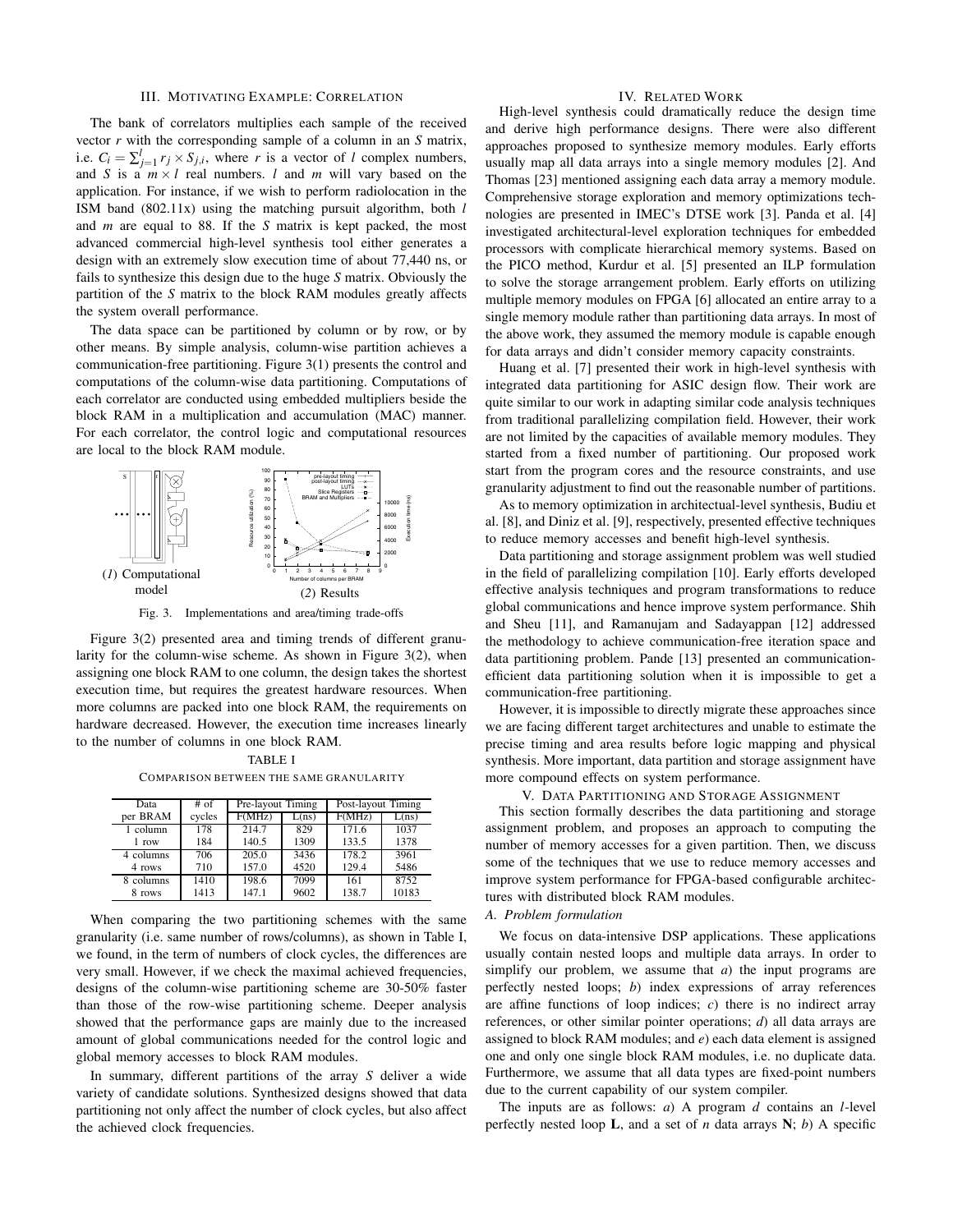## **Algorithm 1** Partitioning

**Input:** nested loop **L**, data arrays **N**, RAM modules **M**, and the number of CLBs *A* **Output:** data partitioning **P**, and iteration partitioning **I**<sub>P</sub>, represented by the direction *d* and granularity *g*. **Ensure:**  $\bigcup_{i=1}^{p} P_i = \mathbb{N}$ , and  $P_i \bigcap P_j = \emptyset$ **Ensure:**  $|\mathbf{P}| \leq |\mathbf{M}|$ 1: **procedure** PARTITIONING 2: Calculate the iteration space  $IS(L)$ <br>3: **for** each  $N_i \in \mathbb{N}$ **for** each  $N_i \in \mathbb{N}$ calculate the data space *DS*(*Ni*) 4:  $B \leftarrow$  Innermost iteration body<br>5: Calculate the reference footpr 5: Calculate the reference footprints,  $F$ , for  $B$  using reference functions 6: Analyze  $IS(L)$  and  $F$ , and obtain a set of partitioning direction **D** 6: Analyze *IS*(**L**) and *F*, and obtain a set of partitioning direction **D**<br>7:  $a \leftarrow A/|\mathbf{M}|$ 7:  $a \leftarrow A/|\mathbf{M}|$   $\triangleright \#$  of CLBs associated to each RAM 8: Synthesis(*B*, 1, 1, *a*, *u<sub>ram</sub>*, *u<sub>mul</sub>*, *u<sub>a</sub>*, *T*, *II*) 8: Synthesis(*B*, 1, 1, *a*, *u<sub>ram</sub>*, *u<sub>mul</sub>*, *u<sub>a</sub>*, *T*, *II*)<br>9:  $g_{min} \leftarrow$  size of *IS*(**L**)/|**M**|  $g_{min} \leftarrow$  size of  $I S(L)/|M|$   $\qquad \qquad \triangleright$  the finest partition 10:  $g_{max} \leftarrow \frac{\text{size of } \Sigma \text{DS}(N_i)}{\text{size of each block RAM}}$   $\triangleright$  the coarsest partition 10:  $g_{max} \leftarrow \frac{\text{size of } \Sigma}{\text{size of each } b}$ <br>
11:  $d_{cur} \leftarrow d_0, g_{cur} \leftarrow g_{min}$ <br>
12:  $C_{cur} \leftarrow \infty$ 12:  $C_{cur} \leftarrow \infty$ <br>13: **for** each 13: **for** each  $d_i \in \mathbf{D}$  **do**<br>14: **for**  $e_i \leftarrow e_{min} e_i$ 14: **for**  $g_j \leftarrow g_{min}, g_{max}$  **do**<br>15: Partition *DS*(**N**) following  $d_i$  and  $g_j$ 16: Estimate the number of memory accesses using reference functions *m<sub>r</sub>* =← # of remote accesses,  $m_t = \leftarrow$  # of total accesses,  $\tau = 2^{\frac{m_t}{m_t}}$  $\rhd$  the choice of 2 depends on the chip size 17:  $C \leftarrow \tau \times (\max\{u_r, u_m, u_a\} \times I I \times g_j + (T))$ <br>18: **if**  $C < C_{cur}$  then 18: **if**  $C < C_{cur}$  **then**<br>19:  $d_{cur} \leftarrow d_i$ ,  $g_{cr}$ 19:  $d_{cur} \leftarrow d_i, g_{cur} \leftarrow g_j$ <br>20:  $C_{cur} \leftarrow C$  $C_{cur} \leftarrow C$ 21: Output  $d_{cur}$  and  $g_{cur}$ 

target architecture, i.e. an FPGA, contains a set of *m* block RAM modules **M**. and *A* CLBs; and *c*) We set our desired frequency to *F*, and the maximum execution time to *L*.

The problem of data partitioning and storage assignment is to partition  $N$  into a set of  $p$  data portions  $P$ , and seek an assignment  ${\bf P} \to {\bf M}$  subject to the following constraints *a*)  $\bigcup_{i=1}^{p} P_i = {\bf N}$ , and  $P_i \cap P_j = \emptyset$ , i.e. that all data arrays are assigned to block RAM and each data element is assigned to one and only one block RAM module; *b*)  $\forall (P_i, M_i) \in {\bf P} \rightarrow {\bf M}$ , the memory requirement of  $P_i$  is less than the capacity of  $M_i$ ; and  $c$ ) The slices of CLBs occupied by synthesized design *d* is less than *A*.

The objective is to minimize the total execution time (or maximize the system throughput) under the resource constraints of specific configurable architectures. The desired frequency *F* and the maximum execution time *T* among inputs are used as target metrics during compilation and synthesis.

## *B. Data and iteration space partitioning*

Our proposed approach is based on our current efforts on synthesizing C programs into RTL designs. Our system compiler takes C programs, performs necessary transformations and optimizations. By specifying target architecture, and desired performance (throughput), this compiler performs resource allocation, scheduling, and binding tasks, and generates Verilog RTL designs, which can then be synthesized or simulated using commercial tools.

Our proposed solution is shown in Algorithm 1. Before line 7, we adapt existing analysis techniques in parallelization to determine a set of directions to partition. After than, our behavioral-synthesis algorithms synthesize the innermost iteration body. We then evaluate every candidate partitioning, and return the one with the most likelihood achieving good performance subject to the resource constraints.

Given a *l*-level nested loops, the iteration space is an *l*-dimensional integer space. The loop bounds of each nested level set the bounds of the iteration space. Each *m*-dimension data array has a corresponding *m*-dimensional integer space. Since we assume that index expressions

## **Algorithm 2** Synthesis

1: **procedure** SYNTHESIS(*B*, *b*, *m*, *a*, *u<sub>r</sub>*, *u<sub>m</sub>*, *u<sub>a</sub>*, *T*, *II*)<br>2: Generate DFG *g* from *B* 

```
2: Generate DFG g from B<br>3: Schedule and pipeline g
```
Schedule and pipeline *g* to minimize the initial interval, subject to allocated resources, including *r* block RAM, *m* multipliers, and *a* CLBs.

5: Output execution time *T*, and the initial interval *II*

of array references are affine functions of loop indices, footprint of each iteration could be calculated using such affine functions.

With the iteration space  $IS(L)$  and the reference footprints  $F$ , we can determine a set of directions to partition the iteration spaces. For example, if we have a 2-level nested loop, we usually do columnwise or row-wise partitioning, i.e. we may determine partitioning directions as (0,1) or (1,0). Following these directions, and selecting the proper granularity, we could obtain a good partitioning.

In order to evaluate our candidate solutions, we need to determine their performance on configurable architectures. But it is extremely inefficient to perform synthesis on each candidate solutions.

In our approach, we first synthesize the innermost iteration body with proper resource constraint, obtain performance results for the single iteration, and then use them to evaluate our cost function in line 17. The innermost iteration body is scheduled and pipelined using allocated resources, including 1 block RAM modules, 1 embedded multipliers, and a portion of CLBs, which, by our assumption, are associated with a specific block RAM module. After synthesis, we return resource utilization for the block RAM, multiplier, and the CLBs, respectively. We also output the number of total clock cycles, and the initial interval (*II*), which describes how great the system throughput could be.

For each partitioning direction, we evaluate every possible partition granularity. Given a specific nested loop and data arrays, and a specific architecture, we can determine the finest and coarsest grain for a homogeneous partitioning (as shown in line 9) With determined partitioning direction and partition granularity, reference functions was used to estimate the total number of memory accesses, and among them, how many are global. As shown in line 16, τ works as a special factor, ranges from 1 to 2, which includes effects of remote memory accesses. When there is no remote memory access,  $\tau = 1$ , we could achieve a communication-free partitioning; otherwise, we want to minimize it, and then reduce the effects on execution time.

Our cost function, as shown in line 17, give us a good idea how long the execution time will be. Since the iteration body is pipelined, the most utilized components determines the performance (or throughput) of the whole system. For example, after pipelining,  $II = 1, T = 10, u_m = 1$ . If there are five iterations in one partition, then the execution time will be  $1 \times I I \times 5 + (T - II) = 19$  clock cycles, without considering effects of remote memory accesses.

#### *C. Performance Estimation and Optimizations*

We apply some optimization techniques, especially those ones taking advantages of FPGA-based configurable architectures, such as scalar replacement, and input prefetching. These optimization techniques could be utilized to reduce memory access, and improve overall performance.

*1) Scalar replacement of array elements:* Scalar replacement, or register pipelining, is an effective method to reduce the number of memory accesses. This method takes advantage of sequential multiple accesses to array elements by making them available in registers. While executing programs, especially nested loops, one array element may be accessed in different iterations. In order to reduce the amount of memory access, the array element could be stored in registers after

<sup>4:</sup> Output resource utilization  $u_r$ ,  $u_m$ , and  $u_a$ <br>5: Output execution time *T*, and the initial is